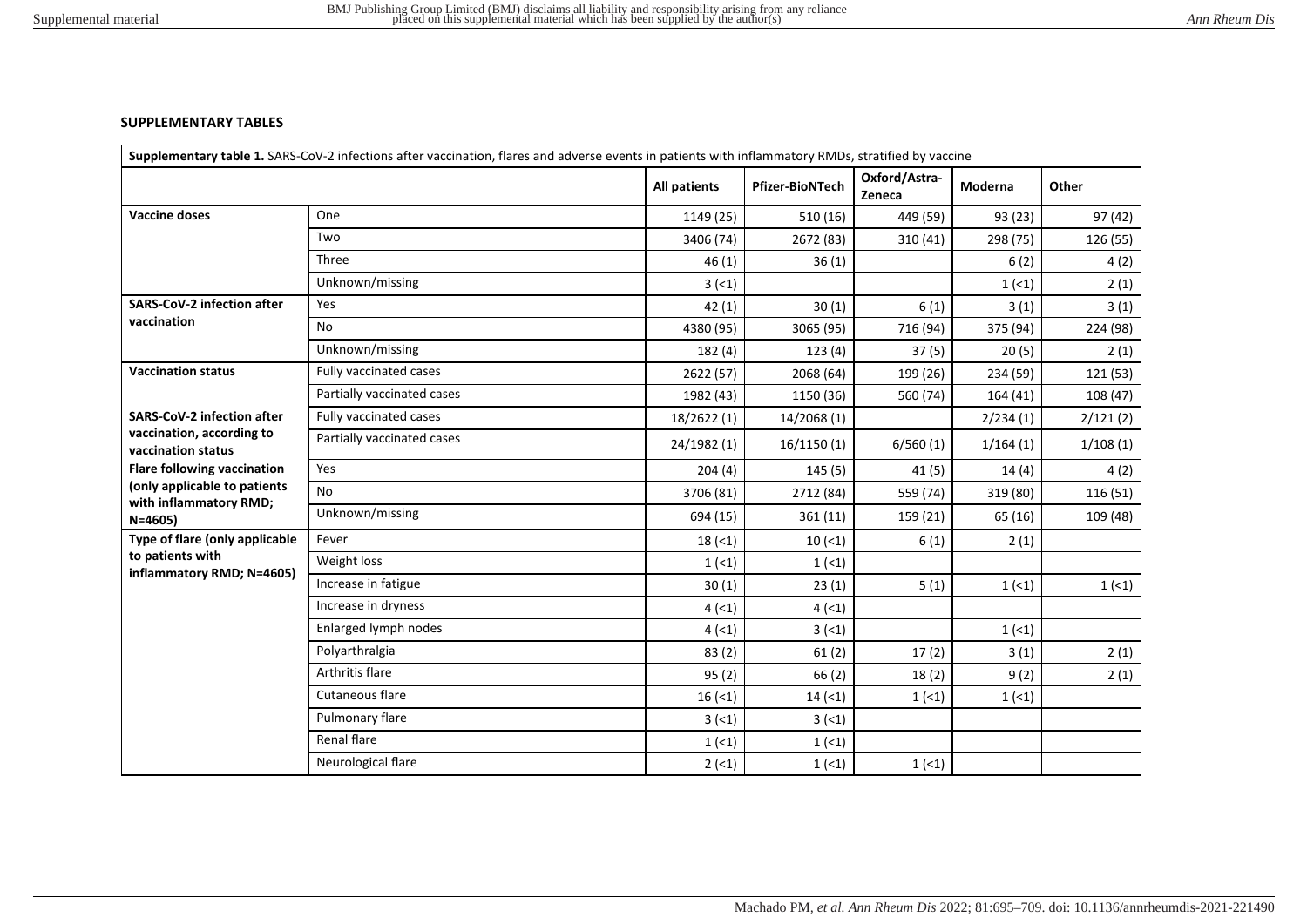|                                                                                     | Muscular flare                                 | 15(1)     | $9(-1)$   | 5(1)     | 1(1)     |          |
|-------------------------------------------------------------------------------------|------------------------------------------------|-----------|-----------|----------|----------|----------|
|                                                                                     | Cardiac flare                                  | 3(5)      | 3(5)      |          |          |          |
|                                                                                     | Gastro-intestinal flare                        | 1(1)      | 1(1)      |          |          |          |
|                                                                                     | Haematological flare                           | 3(5)      | 3(5)      |          |          |          |
|                                                                                     | Other                                          | 17(1)     | 8(1)      | 4(1)     | 4(1)     | 1(1)     |
|                                                                                     | Unknown/missing                                | 7(1)      | 5(1)      | $2(-1)$  |          |          |
| Severity of flare (only<br>applicable to patients with<br>inflammatory RMD; N=4605) | Mild/Minor                                     | 69(2)     | 50(2)     | 11(1)    | 6(2)     | 2(1)     |
|                                                                                     | Moderate                                       | 98(2)     | 72(2)     | 18(2)    | 6(2)     | 2(1)     |
|                                                                                     | Severe/Major without hospitalisation           | 20(1)     | 12(1)     | 6(1)     | 2(1)     |          |
|                                                                                     | Severe/Major with hospitalisation              | 9(1)      | 7(1)      | 1(1)     | 1(1)     |          |
|                                                                                     | Unknown/missing                                | 4409 (96) | 3078 (96) | 723 (95) | 383 (96) | 225 (98) |
|                                                                                     | New medication or dosage increase due to flare | 68 (1)    | 48(1)     | 15(2)    | 5(1)     |          |
| Vaccine related adverse                                                             | Yes                                            | 1688 (37) | 1176 (37) | 273 (36) | 166 (42) | 73 (32)  |
| events                                                                              | No.                                            | 2916 (63) | 2042 (63) | 486 (64) | 232 (58) | 156 (68) |
| Early adverse events                                                                | Pain at injection site                         | 881 (19)  | 654 (20)  | 89 (12)  | 103 (26) | 35 (15)  |
|                                                                                     | Redness at injection site                      | 70(2)     | 49 (2)    | 7(1)     | 9(2)     | 5(2)     |
|                                                                                     | Swelling at injection site                     | 75(2)     | 50(2)     | 10(1)    | 11(3)    | 4(2)     |
|                                                                                     | Generalized muscle pain                        | 302(7)    | 182(6)    | 76 (10)  | 30(8)    | 14(6)    |
|                                                                                     | Generalized joint pain                         | 163(4)    | 103(3)    | 30(4)    | 20(5)    | 10(4)    |
|                                                                                     | Headache                                       | 293(6)    | 189 (6)   | 65(9)    | 23(6)    | 16(7)    |
|                                                                                     | Fever                                          | 331(7)    | 183(6)    | 90 (12)  | 44 (11)  | 14(6)    |
|                                                                                     | Chills                                         | 130(3)    | 72(2)     | 42(6)    | 9(2)     | 7(3)     |
|                                                                                     | Fatigue                                        | 531 (12)  | 376 (12)  | 94 (12)  | 43 (11)  | 18(8)    |
|                                                                                     | Vomiting                                       | 58(1)     | 35(1)     | 14(2)    | 7(2)     | 2(1)     |
|                                                                                     | Diarrhoea                                      | 38(1)     | 29(1)     | 5(1)     | 4(1)     |          |
|                                                                                     | Unknown                                        | 5(1)      | $2(-1)$   | 1(1)     | 2(1)     |          |
| Adverse events of special                                                           | Cardiovascular - arterial hypertension         | 4(1)      | 2(1)      | 1(1)     | 1(1)     |          |
| interest                                                                            | Cardiovascular - arrhythmia                    | 3(1)      | 3(1)      |          |          |          |
|                                                                                     | Cardiovascular - coronary artery disease       | $2(-1)$   | $2(-1)$   |          |          |          |
|                                                                                     | Cardiovascular - myocarditis, pericarditis     | 1(1)      | 1(1)      |          |          |          |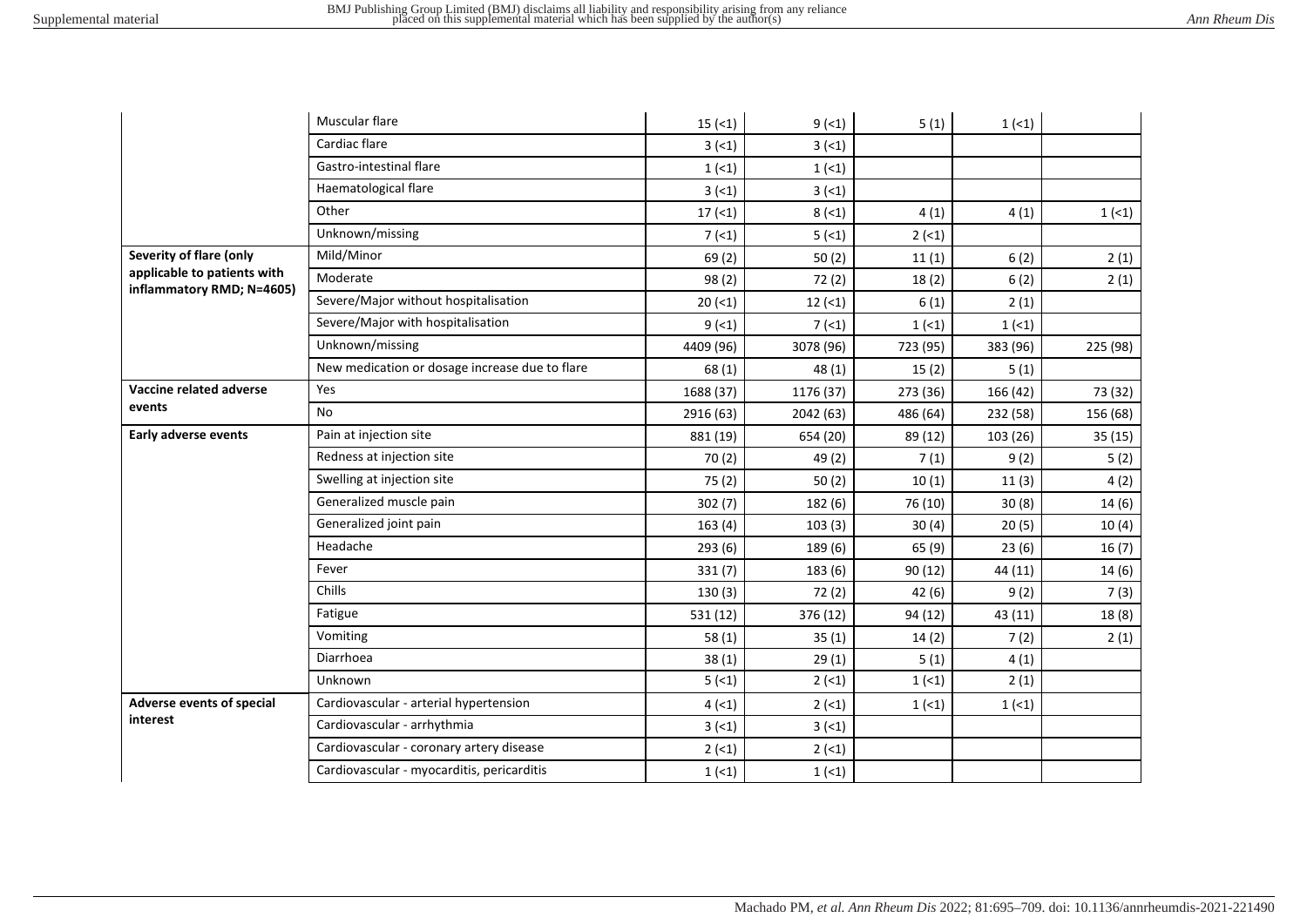| Ann Rheum Dis |  |  |  |
|---------------|--|--|--|
|---------------|--|--|--|

|                       | Dermatologic - eczema, nodes, plaques                                                                         | 4(1)       | $2(-1)$ | 1(1)     | 1(1)  |      |
|-----------------------|---------------------------------------------------------------------------------------------------------------|------------|---------|----------|-------|------|
|                       | Dermatologic – pruritus, injection site reaction, redness,<br>burning                                         | 3(1)       | 3(1)    |          |       |      |
|                       | Gastrointestinal - liver injury                                                                               | 3(1)       | 3(1)    |          |       |      |
|                       | General conditions - hot flush, anxiety, lowered body<br>temperature, loss and lack of appetite, night sweats | $8(-1)$    | 4(1)    | 3(1)     | 1(1)  |      |
|                       | Haematologic - peripheral deep vein thrombosis                                                                | 2(1)       | $2(-1)$ |          |       |      |
|                       | Haematologic - hemorrhagic disease                                                                            | 1(1)       |         | $1 (-1)$ |       |      |
|                       | Haematologic - thrombocytopenia                                                                               | 1(1)       |         | 1(1)     |       |      |
|                       | Haematologic - stroke                                                                                         | 1(1)       | 1(1)    |          |       |      |
|                       | Immunologic - anaphylaxis                                                                                     | 3(1)       | $2(-1)$ | 1(1)     |       |      |
|                       | Immunologic - arthritis                                                                                       | 4(1)       | $2(-1)$ | $2(-1)$  |       |      |
|                       | Immunologic - skin and mucosal                                                                                | $8(-1)$    | 6(1)    | 1(1)     | 1(1)  |      |
|                       | Immunologic - vasculitides                                                                                    | 1(1)       | 1(1)    |          |       |      |
|                       | Lymphadenopathy - lymph node swelling, axillary<br>lymphadenopathy                                            | 4(1)       | 3(1)    |          | 1(1)  |      |
|                       | Malaise, fatigue, insomnia                                                                                    | 5(1)       | 3(1)    | 2(51)    |       |      |
|                       | Neurologic - anosmia, ageusia                                                                                 | 1(1)       | 1(1)    |          |       |      |
|                       | Neurologic - drowsiness, vertigo, dizziness, nausea,<br>tinnitus, migraine, hallucination                     | $21 (= 1)$ | 15(1)   | 3(5)     | 2(1)  | 1(1) |
|                       | Other possible cardiac symptoms - ankle oedema,<br>dyspnoea, dry cough                                        | 7(1)       | 5(1)    |          | 2(1)  |      |
|                       | Pain/pain syndromes                                                                                           | 2(1)       | 2(1)    |          |       |      |
|                       | Tendons and joints - tendinopathy, frozen shoulder,<br>carpal tunnel syndrome                                 | 4(1)       | $2(-1)$ | 1(1)     | 1(1)  |      |
|                       | Viral infection - herpes, herpes zoster, shingles                                                             | 9(1)       | 7(1)    | 1(1)     | 1(1)  |      |
|                       | Viral infection - flu, flu-like episode, rhinitis, cough, cold                                                | 7(1)       | 6(1)    |          |       | 1(1) |
|                       | Other                                                                                                         | 3(1)       | 3(1)    |          |       |      |
|                       | Total of adverse events of special interest                                                                   | 112(2)     | 81(3)   | 18(2)    | 11(3) | 2(1) |
| <b>AE seriousness</b> | Non-serious                                                                                                   | 90(2)      | 62(2)   | 15(2)    | 11(3) | 2(1) |
|                       | Serious - Important medical event                                                                             | $8(-1)$    | 7(1)    | 1(1)     |       |      |
|                       | Serious - Hospitalisation (or prolongation of existing<br>hospitalisation)                                    | 6(1)       | 6(1)    |          |       |      |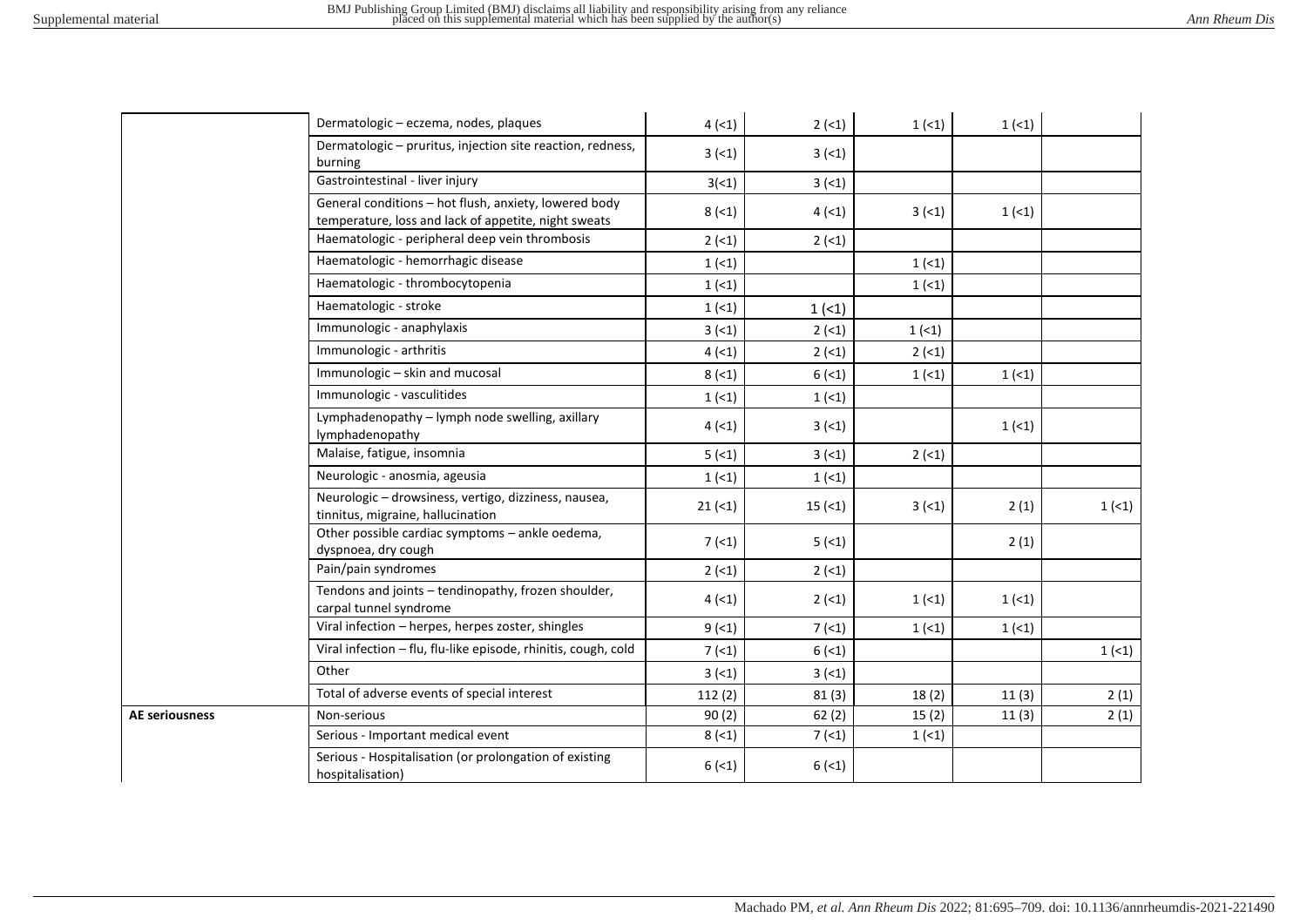|                                                                                                                               | Serious - Life-threatening          | 3(5)      | $2(-1)$ |          |      |      |
|-------------------------------------------------------------------------------------------------------------------------------|-------------------------------------|-----------|---------|----------|------|------|
|                                                                                                                               | Unknown/Missing                     | 4(1)      | $3(-1)$ | 1(1)     |      |      |
| AE outcome                                                                                                                    | Ongoing/Continuing                  | $21 (=1)$ | 14(1)   | 3(1)     | 4(1) |      |
|                                                                                                                               | Recovered/resolved without sequelae | 75 (1)    | 55(1)   | 11(2)    | 7(2) | 2(1) |
|                                                                                                                               | Recovered/resolved with sequelae    | 6(1)      | 4(1)    | $2 (-1)$ |      |      |
|                                                                                                                               | Unknown/Missing                     | 9(1)      | $8(-1)$ | 1(1)     |      |      |
| All values are N (%) unless stated otherwise. COVID-19, coronavirus disease 2019; RMD, rheumatic and musculoskeletal disease. |                                     |           |         |          |      |      |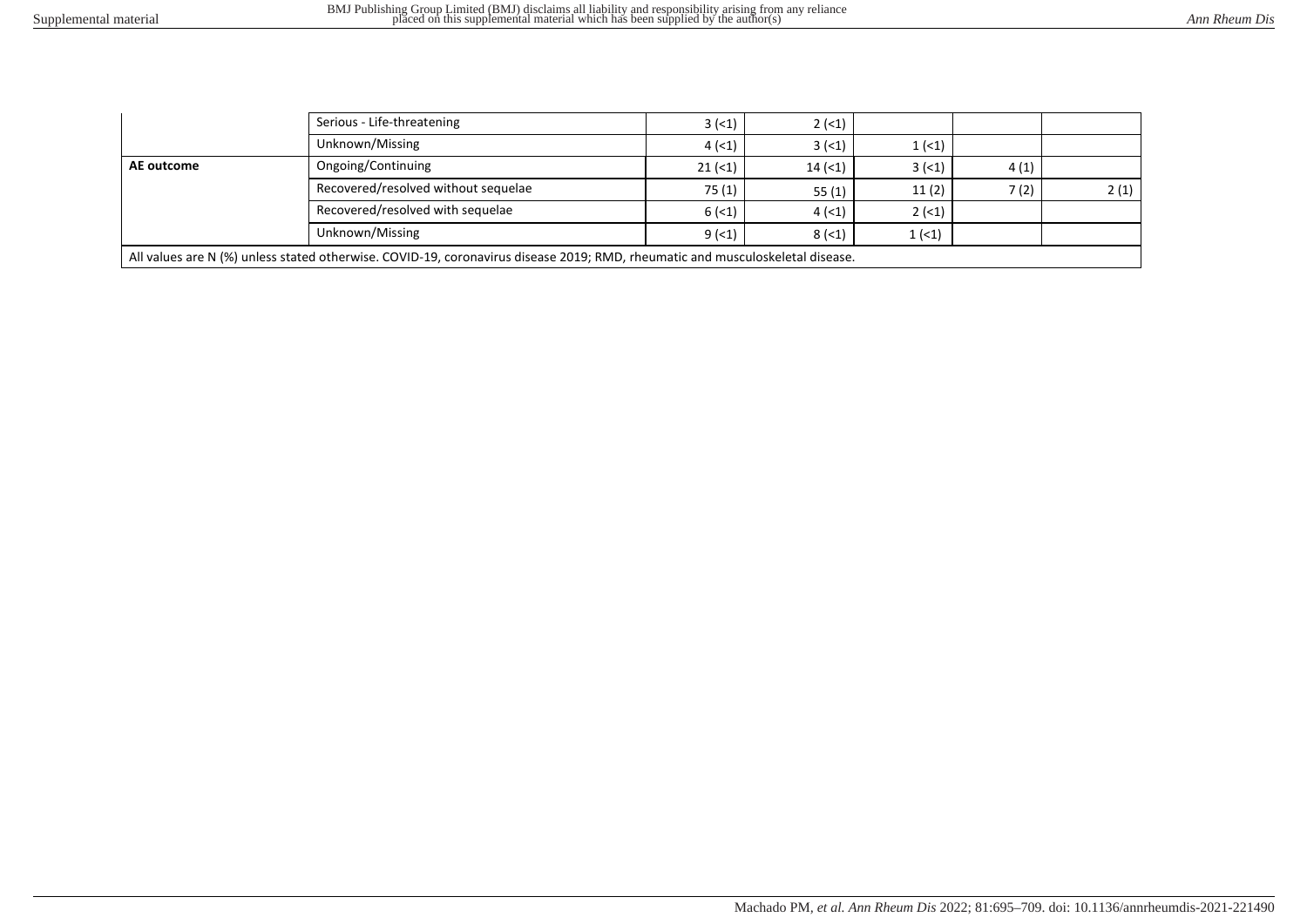|                                                 | Supplementary table 2. SARS-CoV-2 infections and adverse events in patients with non-inflammatory RMDs, stratified by vaccine |              |                            |                         |          |         |  |
|-------------------------------------------------|-------------------------------------------------------------------------------------------------------------------------------|--------------|----------------------------|-------------------------|----------|---------|--|
|                                                 |                                                                                                                               | All patients | Pfizer-<br><b>BioNTech</b> | Oxford/Astra-<br>Zeneca | Moderna  | Other   |  |
| <b>Vaccine doses</b>                            | One                                                                                                                           | 132 (26)     | 70 (18)                    | 47 (49)                 | 10(33)   | 5(56)   |  |
|                                                 | Two                                                                                                                           | 384 (74)     | 311 (81)                   | 49 (51)                 | 20(67)   | 4(44)   |  |
|                                                 | Three                                                                                                                         | 1(1)         | 1(1)                       |                         |          |         |  |
| <b>SARS-CoV-2 infection after</b>               | Yes                                                                                                                           | 4(1)         | 2(1)                       |                         |          | 2(22)   |  |
| vaccination                                     | No.                                                                                                                           | 490 (95)     | 360 (94)                   | 93 (97)                 | 30 (100) | 7(78)   |  |
|                                                 | Unknown/missing                                                                                                               | 3(1)         | 20(6)                      | 3(3)                    |          |         |  |
| <b>Vaccination status</b>                       | Fully vaccinated cases                                                                                                        | 270 (52)     | 229 (60)                   | 26(27)                  | 12 (40)  | 3(33)   |  |
|                                                 | Partially vaccinated cases                                                                                                    | 247 (48)     | 153 (40)                   | 70 (73)                 | 18 (60)  | 6(67)   |  |
| <b>SARS-CoV-2 infection after</b>               | Fully vaccinated cases                                                                                                        | 3/270(1)     | $1/229$ (<1)               |                         |          | 2/3(67) |  |
| vaccination, according to<br>vaccination status | Partially vaccinated cases                                                                                                    | $1/247$ (<1) | 1/153(1)                   |                         |          |         |  |
| Vaccine related adverse                         | Yes                                                                                                                           | 206 (40)     | 131 (34)                   | 51 (53)                 | 22(73)   | 2(22)   |  |
| events                                          | No.                                                                                                                           | 311 (60)     | 251 (66)                   | 45 (47)                 | 8(27)    | 7(78)   |  |
| <b>Early adverse events</b>                     | Pain at injection site                                                                                                        | 75 (15)      | 50(13)                     | 10(10)                  | 15 (50)  |         |  |
|                                                 | Redness at injection site                                                                                                     | 4(1)         | 3(1)                       |                         | 1(3)     |         |  |
|                                                 | Swelling at injection site                                                                                                    | 1(1)         | 1(1)                       |                         |          |         |  |
|                                                 | Generalized muscle pain                                                                                                       | 41(8)        | 23(6)                      | 13(14)                  | 5(17)    |         |  |
|                                                 | Generalized joint pain                                                                                                        | 26(5)        | 15(4)                      | 9(9)                    | 2(7)     |         |  |
|                                                 | Headache                                                                                                                      | 36(7)        | 21(6)                      | 11(11)                  | 4(13)    |         |  |
|                                                 | Fever                                                                                                                         | 44 (9)       | 21(6)                      | 18 (19)                 | 4(13)    | 1(11)   |  |
|                                                 | Chills                                                                                                                        | 16(3)        | 6(2)                       | 7(7)                    | 3(10)    |         |  |
|                                                 | Fatigue                                                                                                                       | 65 (13)      | 39 (10)                    | 20(21)                  | 5(17)    | 1(11)   |  |
|                                                 | Vomiting                                                                                                                      | 4(1)         | 3(1)                       | 1(1)                    |          |         |  |
|                                                 | Diarrhoea                                                                                                                     | 4(1)         | 2(1)                       | 2(2)                    |          |         |  |
|                                                 | Total of early adverse events                                                                                                 | 316 (61)     | 184 (48)                   | 91 (95)                 | 39 (130) | 2(22)   |  |
| Adverse events of special                       | Cardiovascular - arterial hypertension                                                                                        | $2(-1)$      | 2(1)                       |                         |          |         |  |
| interest                                        | Dermatologic - pruritus, injection site reaction, redness,<br>burning                                                         | $2 (-1)$     | 1(1)                       |                         | 1(3)     |         |  |
|                                                 | Gastrointestinal - Liver injury                                                                                               | 3(1)         | 1(1)                       | 1(1)                    | 1(3)     |         |  |